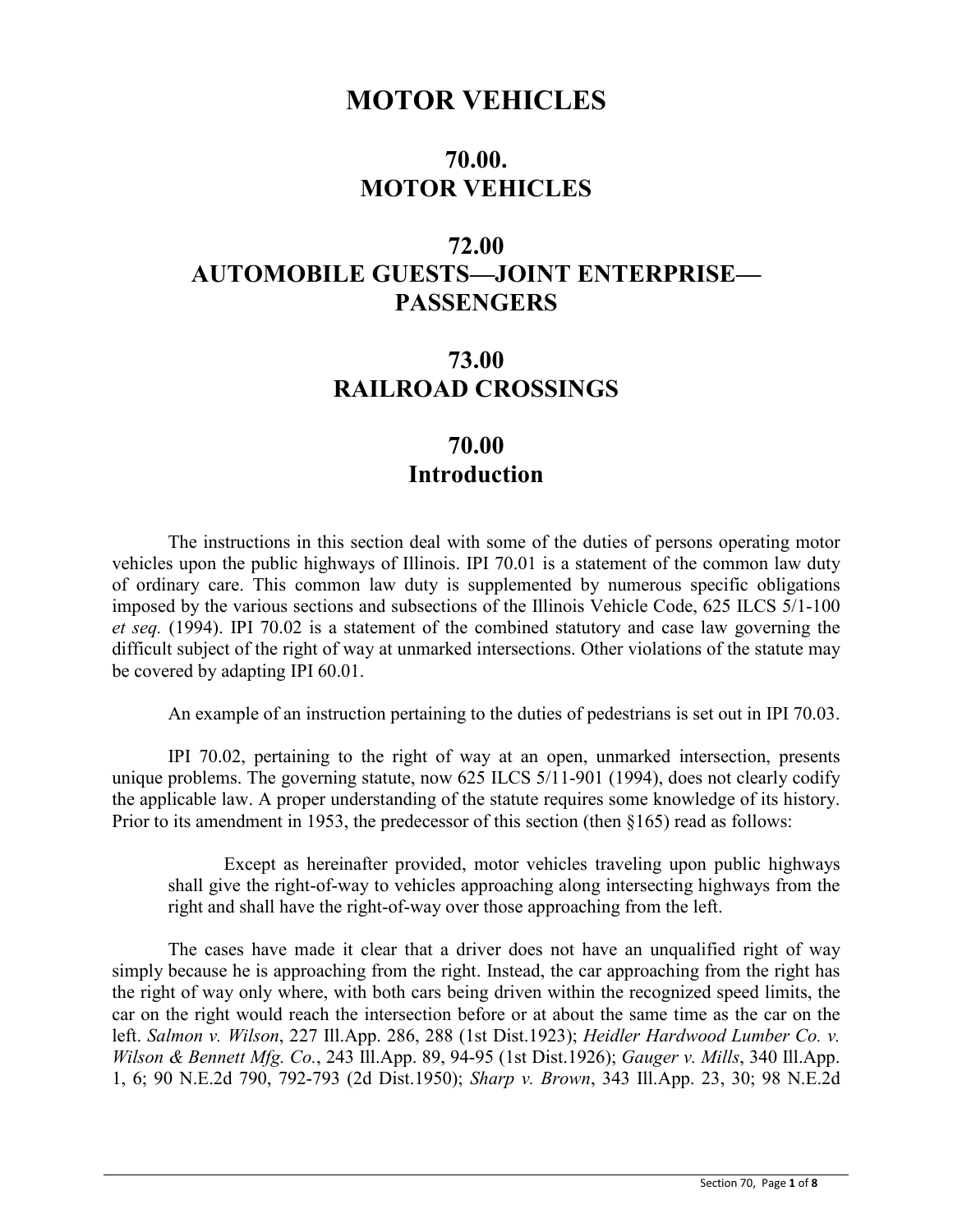122, 125 (3d Dist.1951); *Relli v. Leverenz*, 23 Ill.App.3d 718, 320 N.E.2d 169 (1st Dist.1974).

In 1953, in an apparent attempt to put this judicial construction into the express terms of the statute, the legislature amended §165 to read as follows:

- (a) The driver of a vehicle approaching an intersection shall yield the right-ofway to a vehicle which has entered the intersection from a different highway.
- (a) When two vehicles enter an intersection from different highways at approximately the same time, the driver of the vehicle on the left shall yield the right-of-way to the vehicle on the right.

Subsection (b) of the amended statute appears to be an attempt to codify the language of the cases which, under the old statute, had held that "where two vehicles at approximately the same time *approach* an intersection, the vehicle at the right has the right of way." *Leech v. Newell*, 323 Ill.App. 510, 56 N.E.2d 138 (1st Dist.1944) (emphasis added); *Partridge v. Enterprise Transfer Co.*, 307 Ill.App. 386, 30 N.E.2d 947 (1st Dist.1940); *Salmon v. Wilson*, 227 Ill.App. 286, 288 (1st Dist.1923). Note that the express terms of subsection (b) of the amended statute apply only to the case where "two vehicles *enter* an intersection . . . at approximately the same time." This language would seem too narrow to provide the necessary guidance to motorists, since, when two vehicles have actually *entered* an intersection at approximately the same time, it is usually too late to avoid a collision. It would appear that subsection (b) should have been addressed, as were the cases noted above, to the situation where two vehicles *approach* an intersection at approximately the same time.

Ordinary rules of reasonable care would seem to require that motorists approach intersections in such a manner that they will be able to comply with the terms of subsection (b) when they actually enter the intersection. Such a rule would, in effect, give the right of way to the driver on the right, where the vehicles approach the intersection at approximately the same time. This appears to be the result intended by the legislature. In this connection, it should be remembered that the Illinois courts developed the rule of relative speeds and distances at a time when the old §165 was silent on the subject.

The Supreme Court of Minnesota, confronted with the problem of construing a provision identical to subsection (b) of the 1953 version of the Illinois statute, held:

*By approximately*, the legislature must have meant the *approach* to an intersection of two vehicles so nearly at the same time that there would be imminent hazard of a collision if both continued the same course at the same speed. In that case, he on the left should yield to him on the right. While the driver on the left is not required to come to a dead stop, as at a through highway stop sign, unless it is necessary to avoid a collision, he nevertheless must *approach* the intersection with his car so under control that he can yield the rightof-way to a vehicle within the danger zone on the right. Such must have been the legislative intent.

*Moore v. Kujath*, 225 Minn. 107, 112; 29 N.W.2d 883, 886 (1947) (emphasis on "approach" supplied).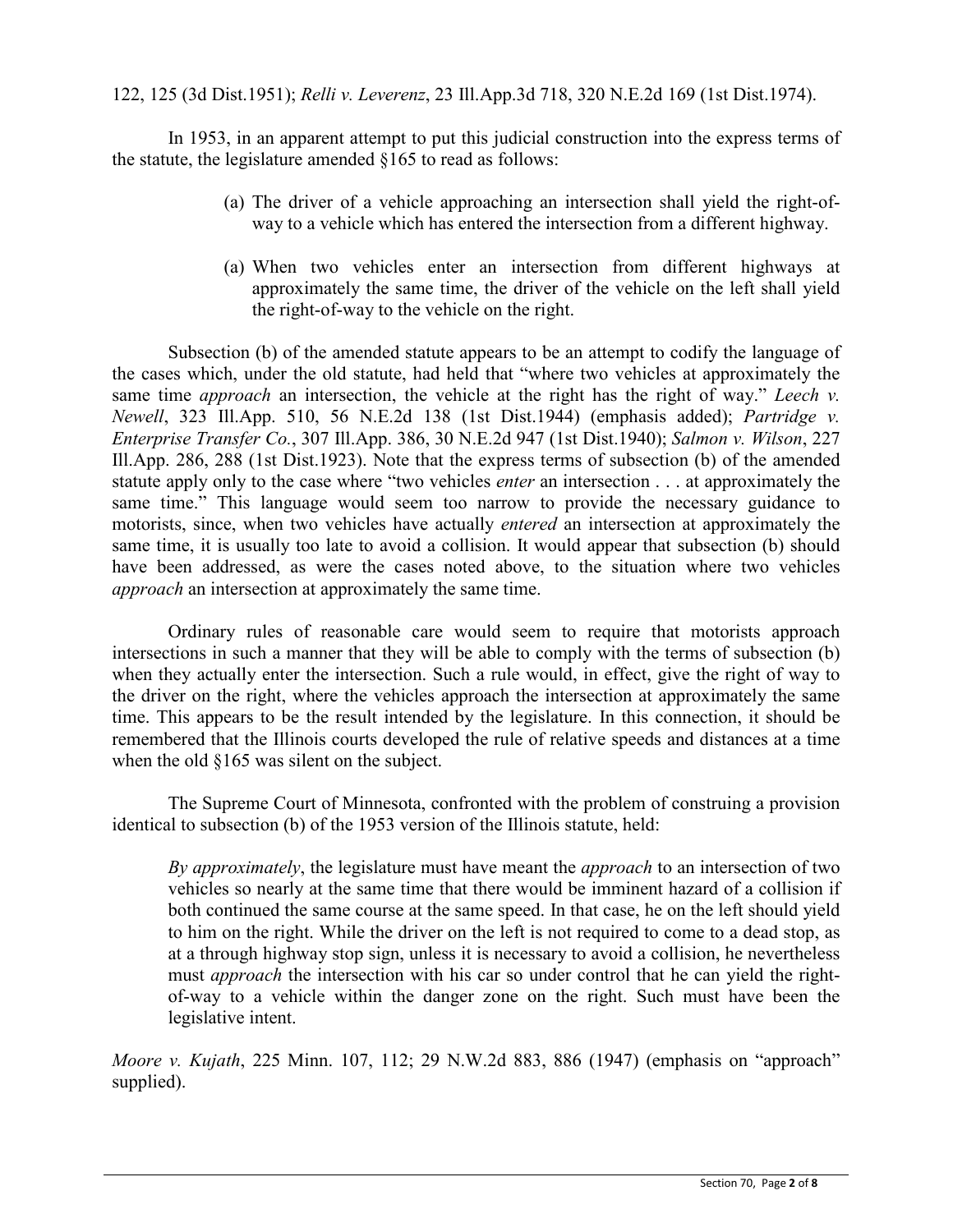Still another problem is created by the language of subsection (a) of the 1953 version of the statute, which provides that a driver who is "approaching" an intersection shall yield the right of way to one who has "entered" the intersection. What of the case where the car on the left enters the intersection before the car on the right, but where the two cars were nonetheless *approaching* the intersection at approximately the same time? In such a case, which car has the right of way, the car on the left, under subsection (a), or the car on the right under the suggested construction of subsection (b)? The Supreme Court of Minnesota also offered a resolution of this apparent dilemma in the *Moore* case (225 Minn. at 112, 29 N.W.2d at 886):

Obviously, both of the foregoing sentences (subsections a and b) were placed in the statute by the legislature in an endeavor to promote safety on the highways, and they should be so interpreted. As we view the two sentences, the second one (subsection b) so modifies the first (subsection a) as to require the driver on the left, even though he may reach the intersection first, to yield the right-of-way to the driver on the right in a situation where the two vehicles would collide were each to continue its course and maintain its rate of speed. To otherwise interpret the law and to arbitrarily give to him who first enters the intersection the right-of-way *over another* vehicle approaching at approximately the same time from the right would be to increase rather than diminish the hazards of driving.

The Illinois statute was amended in 1969 (effective July 1, 1970) to its present form:

## **§ 11-901 Vehicles approaching or entering intersection.**

- (a) When 2 vehicles approach or enter an intersection from different roadways at approximately the same time, the driver of the vehicle on the left must yield the rightof-way to the vehicle on the right.
- (b) The right-of-way rule declared in paragraph (a) of this Section is modified at through highways and otherwise as stated in this Chapter.

625 ILCS 5/11-901 (1994). Although the language of the present version is significantly different from that of former §165, which it replaced, the 1969 provision does not appear to clarify the difficulty with the old statute which is described above. Section 11-901(a) provides that the driver on the right has an unqualified right-of-way if the two vehicles enter or approach the intersection at approximately the same time. Yet, the Illinois courts had interpreted the old statute to provide that the car on the left would have the right-of-way if it could, while being driven at a reasonable speed, clear the intersection before the vehicle on the right entered it, even if the car on the right could be said to have been approaching the intersection "at approximately the same time." It is this proposition which is expressed in the second paragraph of IPI 70.02. The disparity between the decisional law and the unqualified statement of the statute remains. Since, however, there is no reason to believe that the General Assembly intended to change the substance of the decisional law when it enacted the 1969 Illinois Vehicle Code, IPI 70.02 has not been revised.

IPI 70.02 as it appeared in the first edition was held to be a correct statement of the law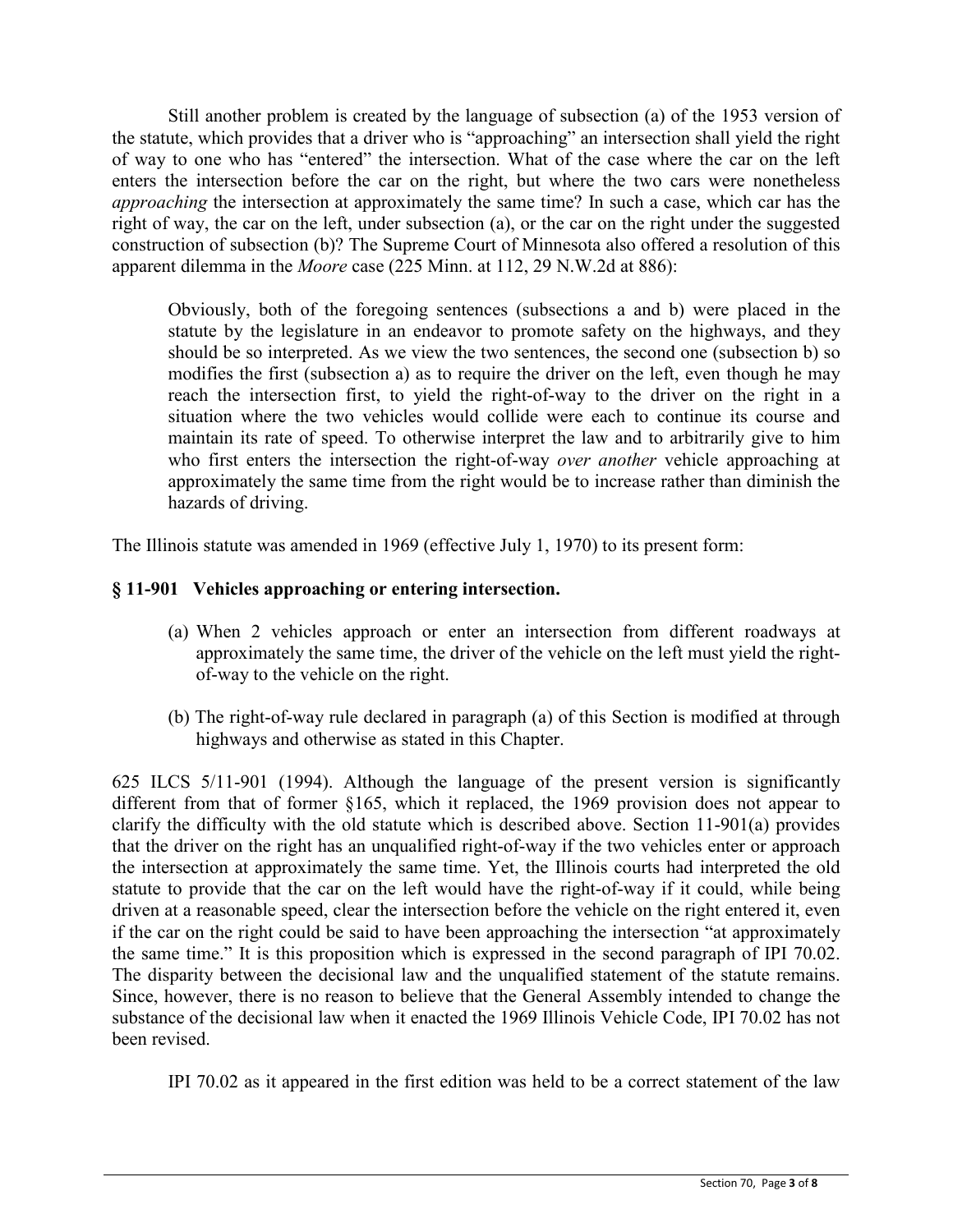(*Payne v. Kingsley*, 59 Ill.App.2d 245, 250; 207 N.E.2d 177, 179 (2d Dist.1965)), and to be couched in terms fair to all (*Tipsword v. Melrose*, 13 Ill.App.3d 1009, 301 N.E.2d 614, 617 (3d Dist.1973)). It has been held that the instruction provides the only reasonable interpretation of §11-901 of the Illinois Vehicle Code. *Martin v. Clark*, 92 Ill.App.3d 518, 522; 415 N.E.2d 30, 33; 47 Ill.Dec. 305, 308 (3d Dist.1980).

In a 1990 decision, the appellate court reaffirmed that IPI 70.02 accurately reflects Illinois law, emphasizing that the vehicle on the left has the right-of-way only if the driver of that vehicle justifiably believes that he will be able to "pass through the intersection, that is, clear the intersection, before the vehicle on the right enter[s] the intersection." *Seaman v. Wallace*, 204 Ill.App.3d 619, 561 N.E.2d 1324, 1334; 149 Ill.Dec. 628, 638 (4th Dist.1990).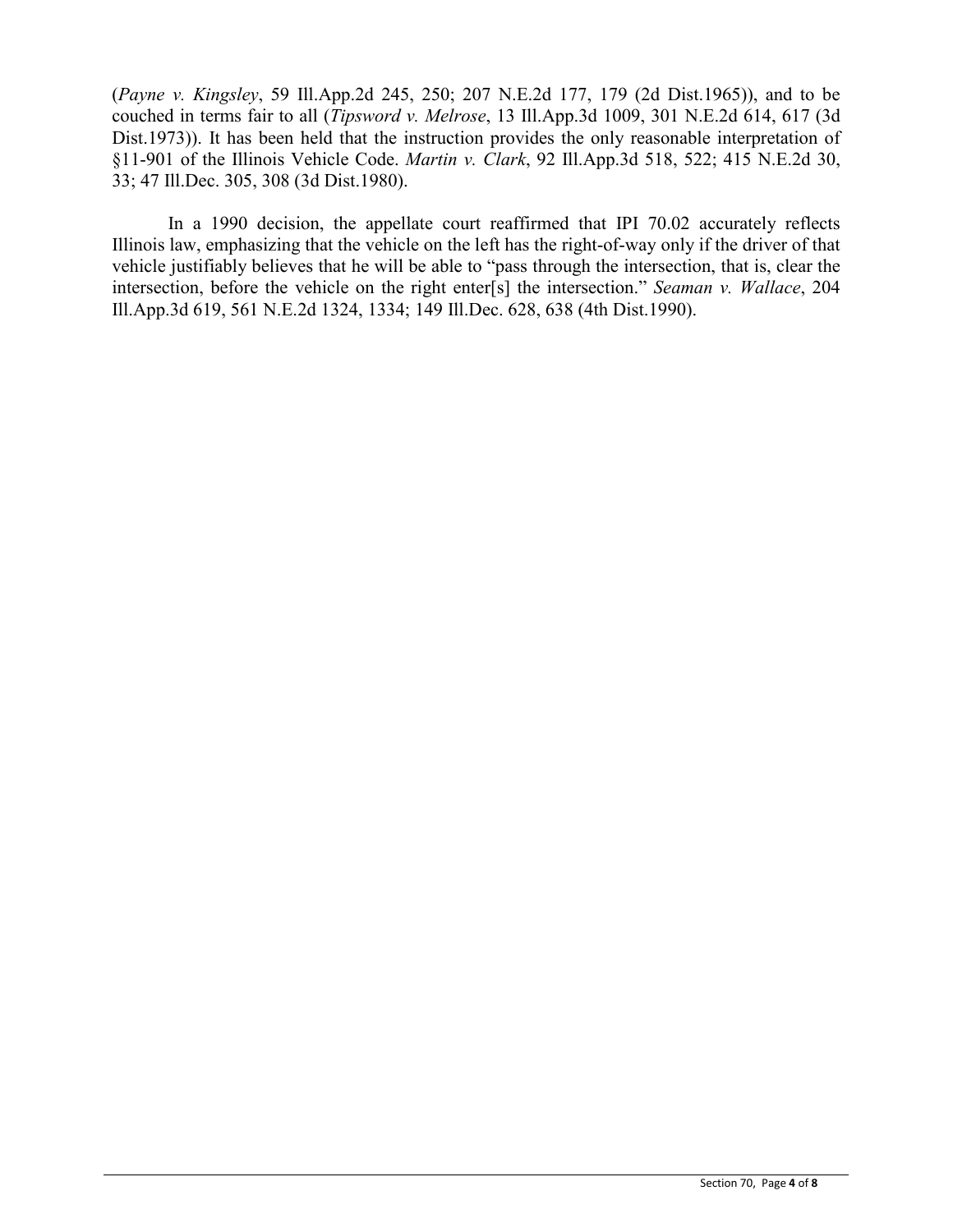## **70.01 Duty of Driver Using Highway**

It is the duty of every [driver] [operator] of a vehicle using a public highway to exercise ordinary care at all times to avoid placing [himself or] others in danger and to exercise ordinary care at all times to avoid a collision.

### **Notes on Use**

This instruction defines the common law duty of persons operating motor vehicles on public highways and, when given, should be followed by IPI 10.02, which defines the term "ordinary care." If there are issues of both common law negligence and violation of statute, this instruction may be given in addition to the instructions on the statute involved.

If a driver is charged with contributory negligence, the bracketed phrase "himself or" should be included.

#### **Comment**

The common law duty of ordinary care and the specific duties imposed by statute are cumulative. *Christy v. Elliott*, 216 Ill. 31, 48-49; 74 N.E. 1035, 1043 (1905). This instruction provides a guideline of fairness to all parties. *Tipsword v. Melrose*, 13 Ill.App.3d 1009, 301 N.E.2d 614, 618 (3d Dist.1973).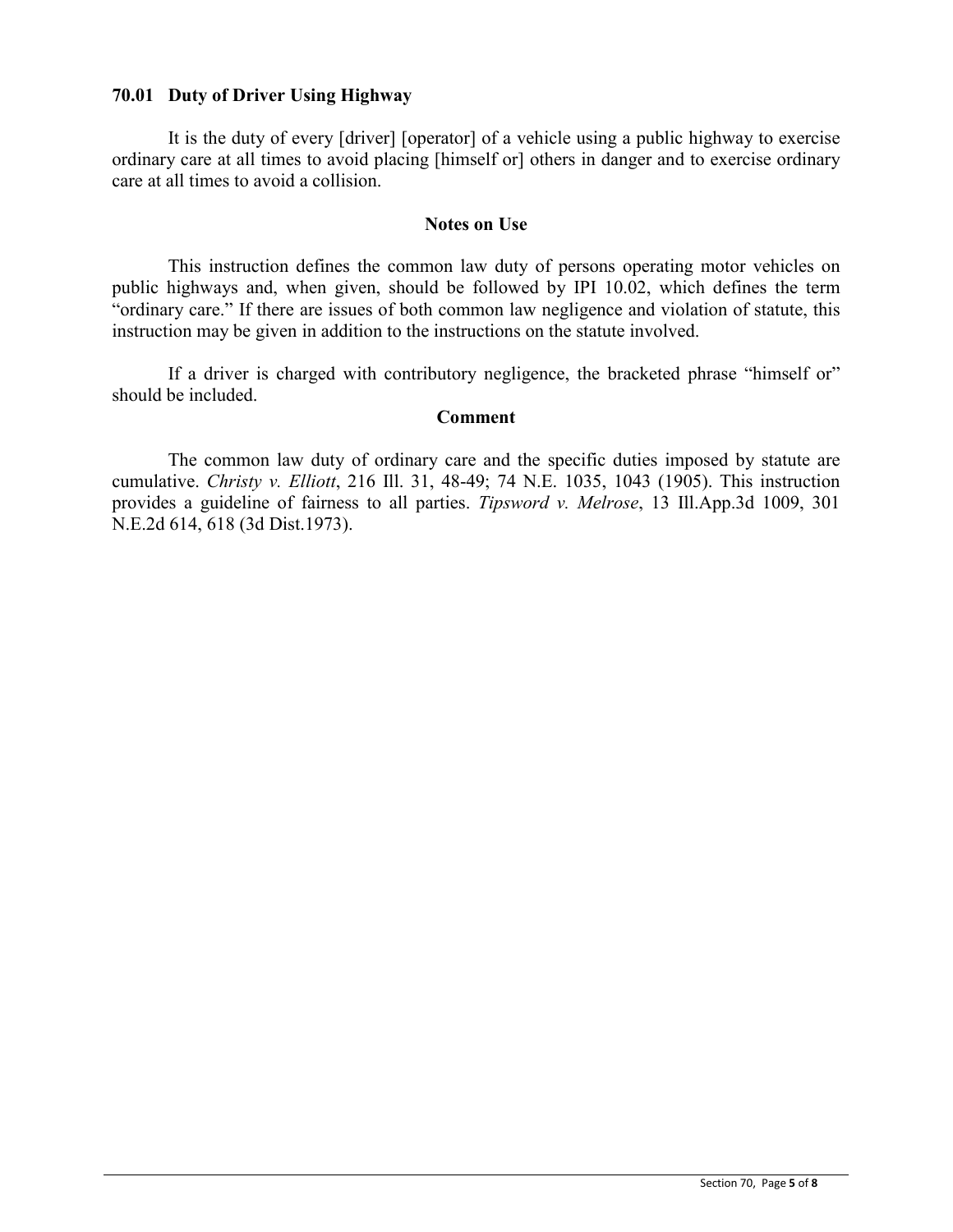## **70.02 Right of Way--Intersection**

At the time of the occurrence in question, there was in force in the State of Illinois a statute governing the operation of motor vehicles approaching intersections.

If two vehicles are approaching an intersection from different highways at such relative distances from the intersection that if each is being driven at a reasonable speed, the vehicle on the right will enter the intersection first or both vehicles will enter the intersection at about the same time, then this statute requires the driver of the vehicle on the left to yield the right of way to the vehicle on the right.

On the other hand, if two vehicles are approaching the intersection from different highways at such relative distances from the intersection that if each is being driven at a reasonable speed, the vehicle on the left will enter the intersection and pass beyond the line of travel of the vehicle on the right before the vehicle on the right enters the intersection, then this statute requires the driver of the vehicle on the right to yield the right of way to the vehicle on the left.

The fact that a vehicle has the right of way does not relieve its driver from the duty to exercise ordinary care in approaching, entering and driving through the intersection.

If you decide that a party violated the statute on the occasion in question, then you may consider that fact together with all the other facts and circumstances in evidence in determining whether and to what extent, if any, that party was negligent before and at the time of the occurrence.

### **Notes on Use**

This instruction applies only when the occurrence involved an open, unmarked intersection, with neither vehicle on a preferential highway; if one of the vehicles was on a preferential highway, this instruction should not be used. *Voyles v. Sanford*, 183 Ill.App.3d 833, 837; 539 N.E.2d 801, 803; 132 Ill.Dec. 238, 240 (3d Dist.1989).

This instruction should not be given when an intersection's traffic lights are temporarily inoperative due to a mechanical failure. In that case, the driver must stop before entering the intersection in accordance with the rules applicable in making a stop at a stop sign. 625 ILCS 5/11-305(e) (1994). This statute effectively overrules *Spiotta v. Hamilton*, 120 Ill.App.2d 387, 393-394; 256 N.E.2d 649, 651-652 (2d Dist.1970), which had held that under such circumstances this instruction was proper.

#### **Comment**

The statute governing right-of-way at unmarked intersections, 625 ILCS 5/11-901 (1994), reads as follows:

## **§ 11-901 Vehicles approaching or entering intersection.**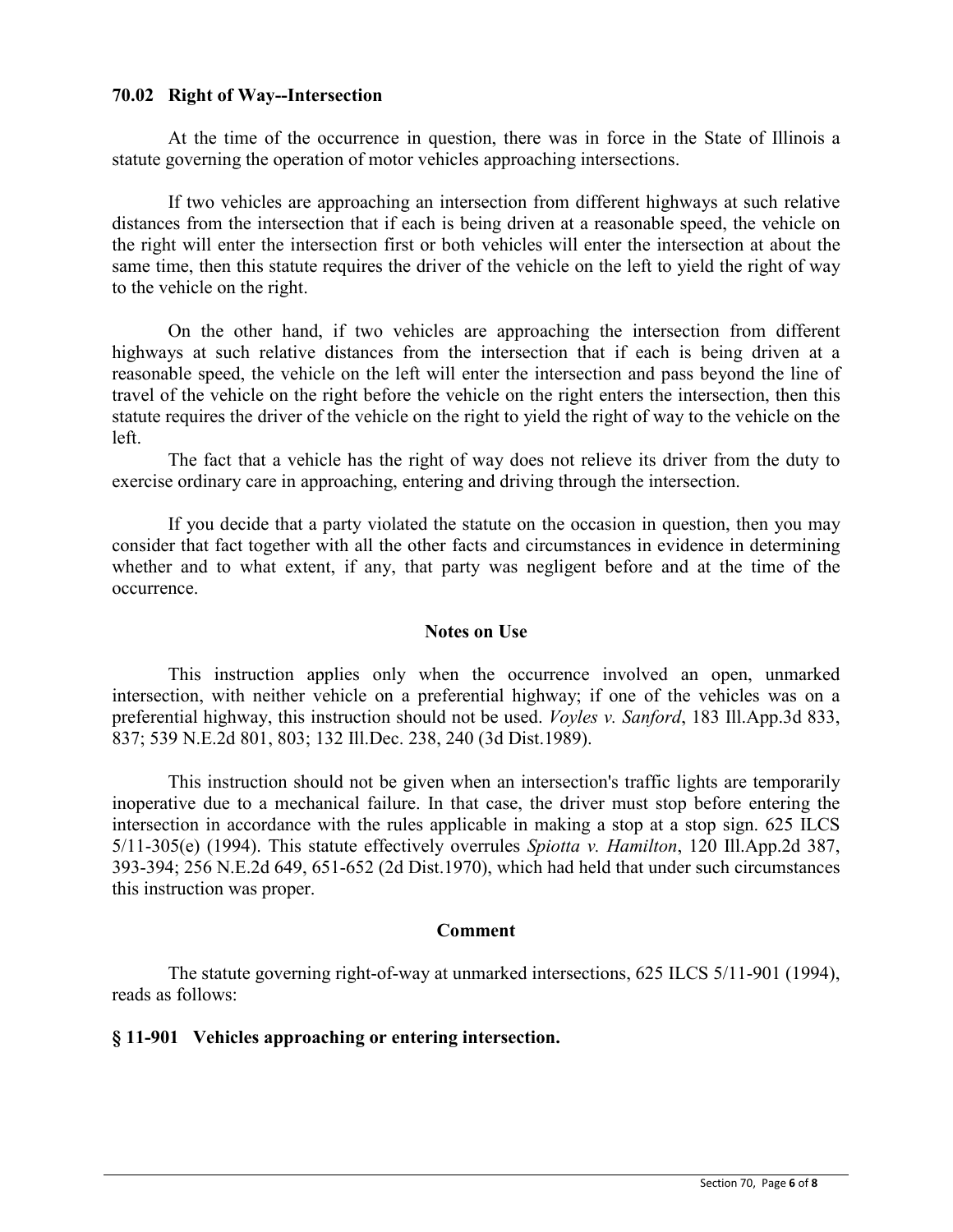- (a) When 2 vehicles approach or enter an intersection from different roadways at approximately the same time, the driver of the vehicle on the left must yield the right-of-way to the vehicle on the right.
- (b) The right-of-way rule declared in paragraph (a) of this Section is modified at through highways and otherwise as stated in this Chapter.

This instruction does not quote the right-of-way statute, nor does it paraphrase the literal provisions of the statute. The reason for this is that the literal terms of the present statute are ambiguous, and would only confuse a jury. For a complete discussion of the history of this statute and the cases interpreting it, *see* the introduction to this chapter.

IPI 70.02 as it appeared in the first edition was held to be a correct statement of the law (*Payne v. Kingsley*, 59 Ill.App.2d 245, 250; 207 N.E.2d 177, 179 (2d Dist.1965)), and to be couched in terms fair to all (*Tipsword v. Melrose*, 13 Ill.App.3d 1009; 301 N.E.2d 614, 617 (3d Dist.1973)). It has been held that the instruction provides the only reasonable interpretation of §11-901 of the Illinois Vehicle Code. *Martin v. Clark*, 92 Ill.App.3d 518, 522; 415 N.E.2d 30, 33; 47 Ill.Dec. 305, 308 (3d Dist.1980).

In a 1990 decision, the appellate court reaffirmed that IPI 70.02 accurately reflects Illinois law, emphasizing that the vehicle on the left has the right-of-way only if the driver of that vehicle justifiably believes that he will be able to "pass through the intersection, that is, clear the intersection, before the vehicle on the right enter[s] the intersection." *Seaman v. Wallace*, 204 Ill.App.3d 619, 561 N.E.2d 1324, 149 Ill.Dec. 628 (4th Dist.1990).